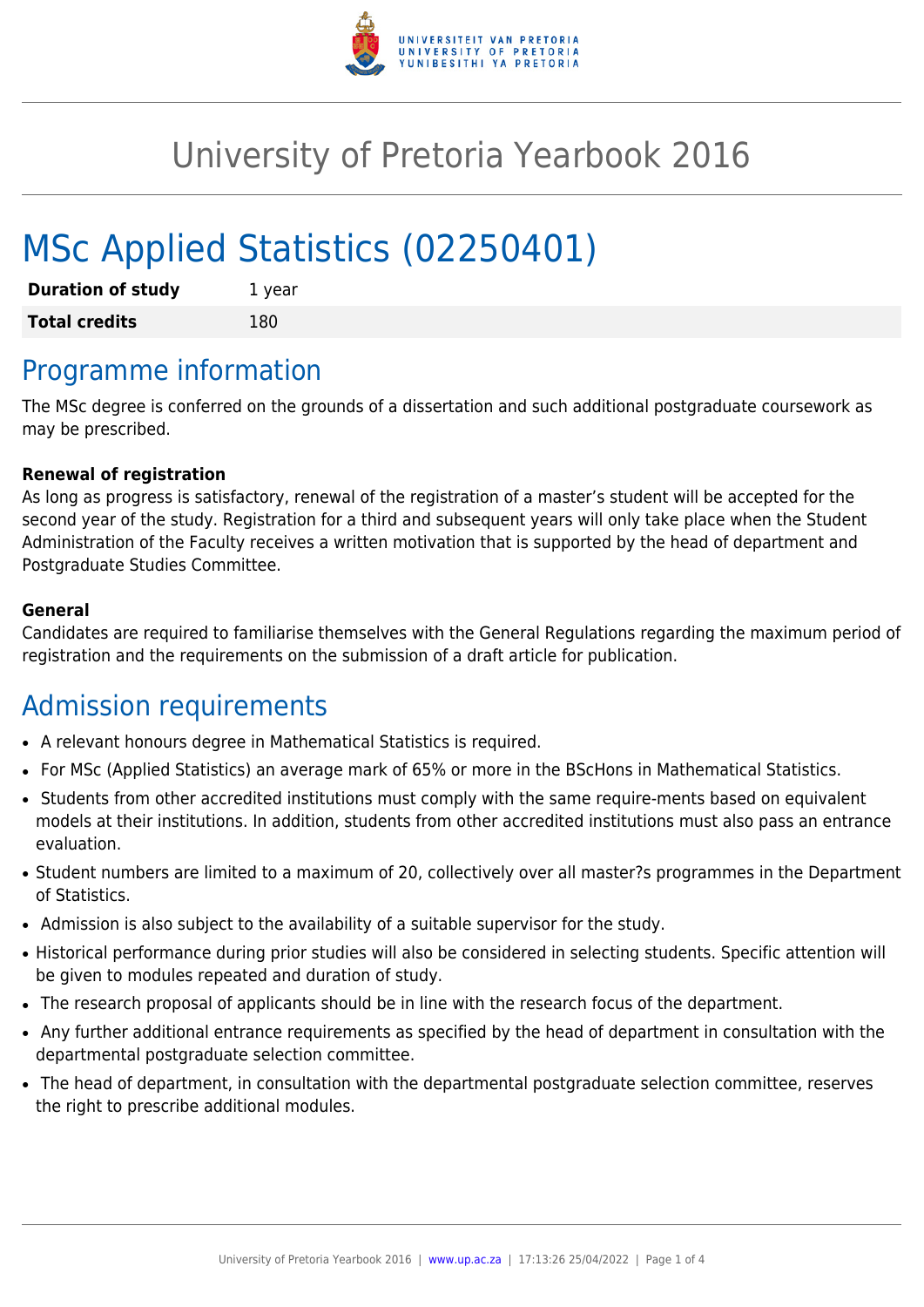

## Other programme-specific information

As long as progress is satisfactory, renewal of registration of a master's student will be accepted for a second year of study in the case of a full-time student. Renewal of registration for a third and subsequent years for a fulltime student will only take place when Student Administration of the Faculty receives a written motivation (the required form can be obtained from the Head of Department) that is supported by the Head of Department and Postgraduate Studies Committee. (Also see the General Regulations.)

Details of compilation of curriculum are available from the Head of the Department of Statistics as well as from the departmental postgraduate brochure.

A candidate must compile his/her curriculum in consultation with the head of department or his representative. Refer to the departmental website for further information.

### Promotion to next study year

The progress of all master's candidates is monitored biannually by the supervisor and the postgraduate coordinator. A candidate's study may be terminated if the progress is unsatisfactory or if the candidate is unable to finish his/her studies during the prescribed period.

Subject to exceptions approved by the dean, on recommendation of the head of department, and where applicable, a student may not enter for the master's examination in the same module more than twice.

### Pass with distinction

The MSc degree is conferred with distinction to candidates who obtain a final average mark of at least 75% and a mark of at least 75% for the dissertation/mini-dissertation from each of the members of the examination panel. Where a member of the examination panel awards a mark of less than 75% for the dissertation/mini-dissertation, that member of the examination panel must offer, in writing, support for his/her decision, or indicate in writing that he/she supports the examination committee's decision to confer the degree with distinction.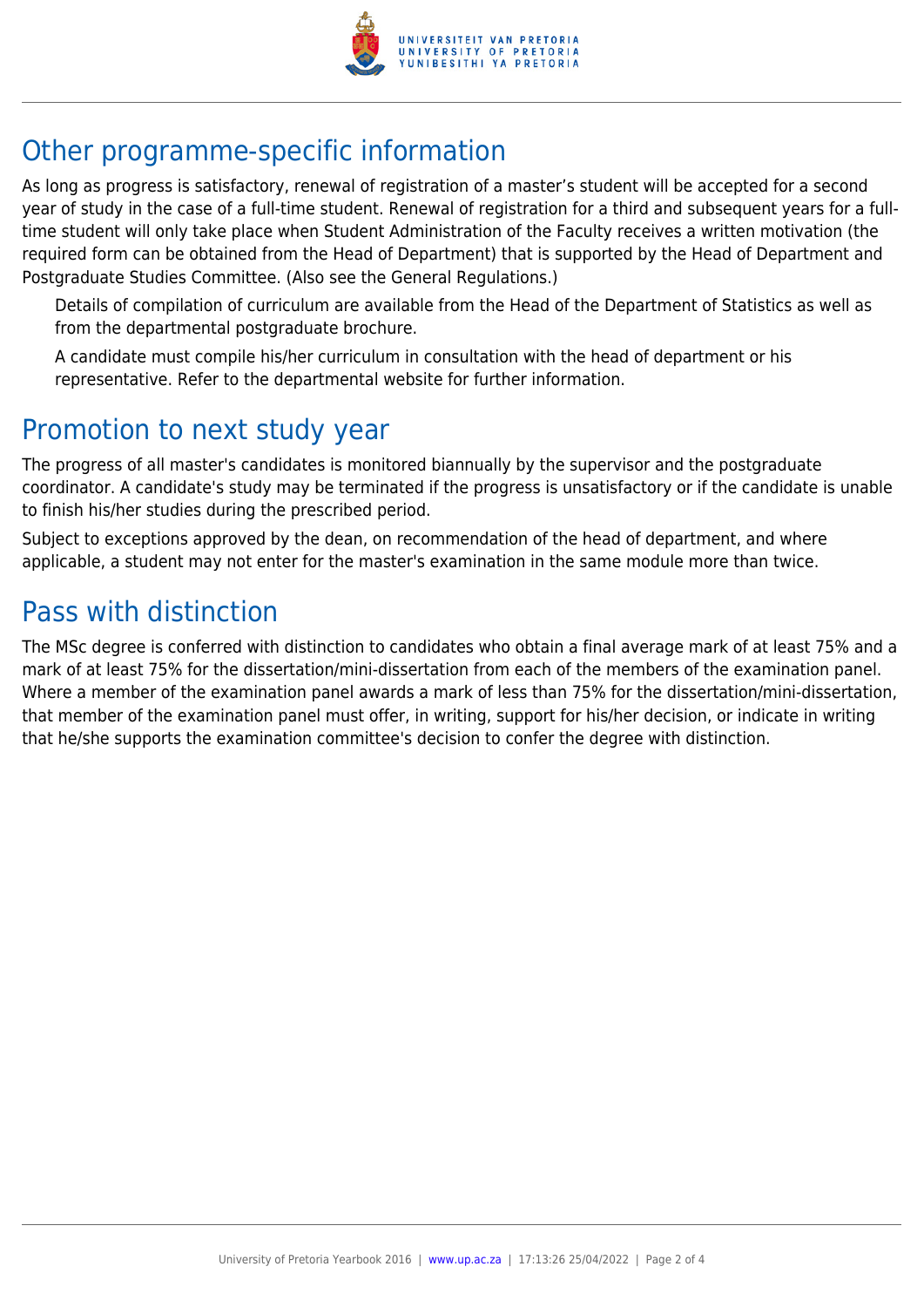

## Curriculum: Year 1

#### **Minimum credits: 180**

#### **Core modules**

[Statistical learning 880](https://www.up.ac.za/parents/yearbooks/2016/modules/view/MVA 880) (MVA 880) - Credits: 20.00 [Capita selecta: Statistics 880](https://www.up.ac.za/parents/yearbooks/2016/modules/view/STK 880) (STK 880) - Credits: 20.00 [Analysis of time series 880](https://www.up.ac.za/parents/yearbooks/2016/modules/view/TRA 880) (TRA 880) - Credits: 20.00 [Data analytics and visualisation 880](https://www.up.ac.za/parents/yearbooks/2016/modules/view/TRG 880) (TRG 880) - Credits: 20.00 [Mini-dissertation: Mathematical statistics 895](https://www.up.ac.za/parents/yearbooks/2016/modules/view/WST 895) (WST 895) - Credits: 100.00